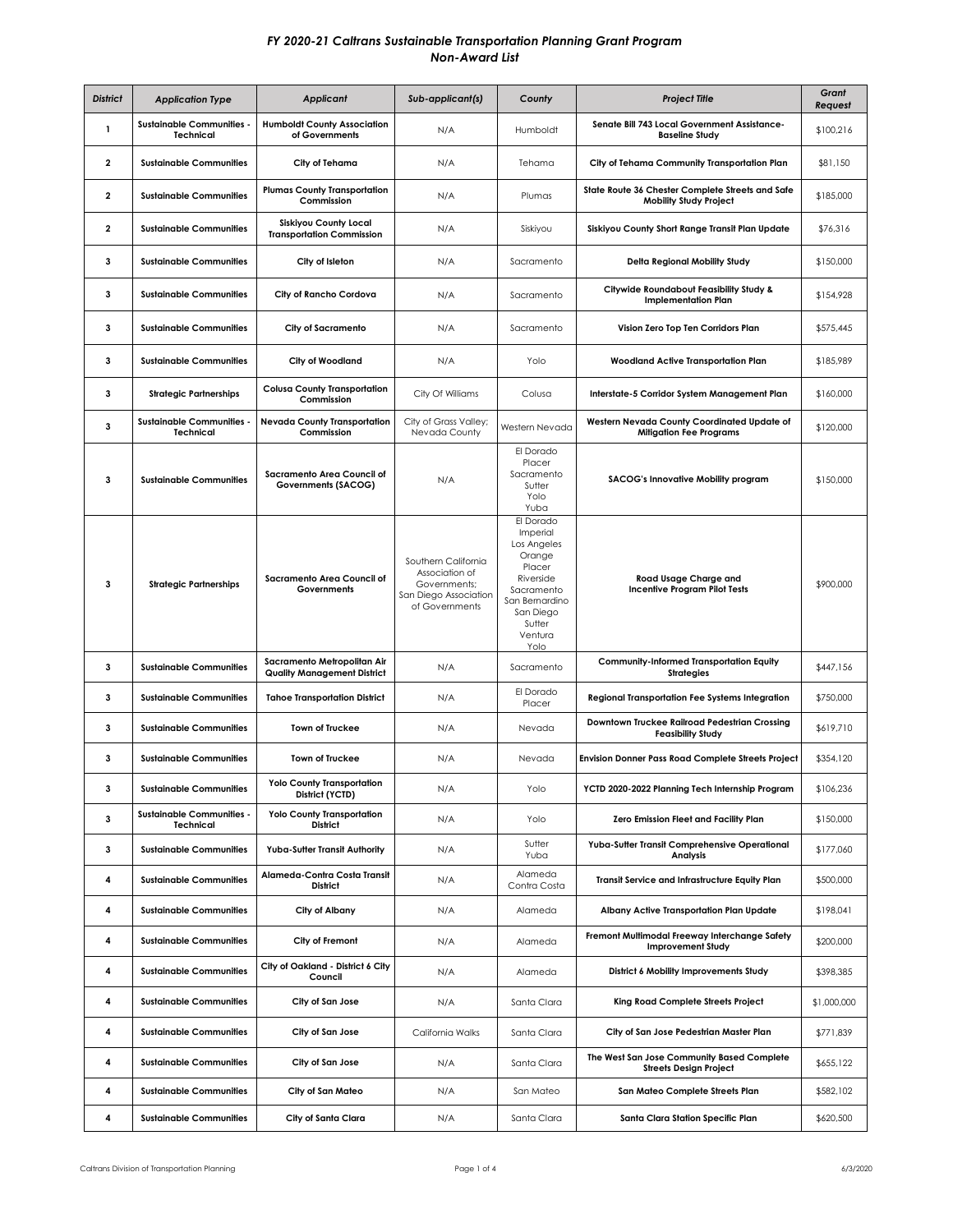| <b>District</b> | <b>Application Type</b>                              | Applicant                                                                           | Sub-applicant(s)                                                                                           | County                                                                                                             | <b>Project Title</b>                                                                                 | Grant<br>Request |
|-----------------|------------------------------------------------------|-------------------------------------------------------------------------------------|------------------------------------------------------------------------------------------------------------|--------------------------------------------------------------------------------------------------------------------|------------------------------------------------------------------------------------------------------|------------------|
| 4               | <b>Sustainable Communities</b>                       | Marin County Office of<br><b>Emergency Services</b>                                 | County of Marin<br>Department of Public<br>Works:<br>Marin County Fire<br>Department                       | Marin                                                                                                              | Marin County Evacuation Needs Assessment and<br>Countywide Coordinated Evacuation Plan               | \$655,565        |
| 4               | <b>Sustainable Communities</b>                       | San Francisco Bay Area Water<br><b>Emergency Transportation</b><br>Authority        | N/A                                                                                                        | Alameda<br>San Francisco                                                                                           | <b>Transit Planning for Zero Emission Ferry Vessels</b>                                              | \$309,855        |
| 4               | <b>Sustainable Communities</b>                       | <b>San Francisco County</b><br><b>Transportation Authority</b>                      | N/A                                                                                                        | San Francisco                                                                                                      | San Francisco Travel Demand Management<br><b>Community of Practice</b>                               | \$154,000        |
| 4               | <b>Sustainable Communities</b>                       | <b>San Francisco Municipal</b><br><b>Transportation Agency (SFMTA)</b>              | N/A                                                                                                        | San Francisco                                                                                                      | <b>SFMTA Active Communities Plan (BikeSF)</b>                                                        | \$600,000        |
| 4               | <b>Sustainable Communities</b>                       | <b>San Francisco Municipal</b><br><b>Transportation Agency</b>                      | N/A                                                                                                        | San Francisco                                                                                                      | <b>Tenderloin Car-Free Streets</b>                                                                   | \$260,000        |
| 4               | <b>Sustainable Communities -</b><br>Technical        | <b>San Francisco Municipal</b><br><b>Transportation Agency</b>                      | N/A                                                                                                        | San Francisco                                                                                                      | San Francisco Urban Freight Mobility Strategy                                                        | \$442,650        |
| 4               | <b>Sustainable Communities</b>                       | <b>San Francisco Planning</b><br>Department                                         | San Francisco<br>Municipal<br>Transportation Agency;<br>Office of Economic<br>and Workforce<br>Development | San Francisco                                                                                                      | Alemany Housing, Mobility, and Market Project                                                        | \$380,856        |
| 4               | <b>Sustainable Communities</b>                       | <b>San Mateo County</b>                                                             | N/A                                                                                                        | San Mateo                                                                                                          | North Fair Oaks Transit Oriented Development<br>District Expansion and Active Transportation Project | \$363,544        |
| 4               | <b>Sustainable Communities</b>                       | San Mateo County Office of<br><b>Sustainability</b>                                 | Peninsula Open Space<br>Trust                                                                              | San Mateo                                                                                                          | San Mateo Coastal Trail Feasibility Study                                                            | \$245,890        |
| 5               | <b>Sustainable Communities -</b><br>Technical        | <b>Association of Monterey Bay</b><br><b>Area Governments</b>                       | San Luis Obispo<br>Council of<br>Governments:<br>Santa Barbara County<br>Association of<br>Governments     | Butte<br>El Dorado<br>Monterey<br>Placer<br>San Benito<br>San Luis Obispo<br>Santa Barbara<br>Santa Cruz<br>Shasta | Integrated Land Use Model and Development<br><b>Monitoring Framework Tool</b>                        | \$550,000        |
| 5               | <b>Sustainable Communities</b>                       | County of Santa Barbara<br><b>Community Services</b><br>Department                  | N/A                                                                                                        | Santa Barbara                                                                                                      | Countywide Sustainable Recreation and Multimodal<br><b>Transportation Plan</b>                       | \$253,962        |
| 5               | <b>Sustainable Communities</b>                       | <b>Monterey-Salinas Transit</b>                                                     | N/A                                                                                                        | Monterey                                                                                                           | <b>East Alisal Street Bus Rapid Transit Transit</b><br><b>Feasibility Study</b>                      | \$265,590        |
| 5               | <b>Sustainable Communities</b>                       | San Luis Obispo Council of<br>Governments                                           | N/A                                                                                                        | San Luis Obispo                                                                                                    | San Luis Obispo Regional and Intercity Bike Route<br><b>Wayfinding Program</b>                       | \$156,000        |
| 5               | <b>Sustainable Communities</b>                       | San Luis Obispo Council of<br>Governments                                           | N/A                                                                                                        | San Luis Obispo<br>Los Angeles                                                                                     | <b>Enhancing Multimodal Intersection Safety and</b><br><b>Mobility in Grover Beach</b>               | \$189,162        |
| 5               | <b>Sustainable Communities</b>                       | Santa Barbara County<br><b>Association of Governments</b>                           | N/A                                                                                                        | Monterey<br>Santa Barbara<br>Santa Clara<br>San Luis Obispo<br>Ventura                                             | CalRail - Governing New Passenger Rail Service<br><b>Between California's Two Megaregions</b>        | \$125,000        |
| 5               | <b>Sustainable Communities</b>                       | Santa Barbara County<br><b>Association of Governments</b><br>(SBCAG)                | N/A                                                                                                        | Santa Barbara                                                                                                      | <b>SBCAG Coordinated Public Transit-Human Services</b><br><b>Transportation Plan</b>                 | \$125,000        |
| 5               | <b>Sustainable Communities -</b><br><b>Technical</b> | Santa Barbara County<br><b>Association of Governments</b><br>(SBCAG)                | N/A                                                                                                        | Santa Barbara                                                                                                      | <b>SBCAG Web-based GIS Platform</b>                                                                  | \$120,000        |
| 5               | <b>Sustainable Communities</b>                       | <b>Transportation Agency for</b><br><b>Monterey County</b>                          | N/A                                                                                                        | Monterey                                                                                                           | State Route 1 Carmel Corridor and Safer School<br><b>Access Study</b>                                | \$292,326        |
| 6               | <b>Sustainable Communities -</b><br>Technical        | City of Fresno, Department of<br><b>Transportation/Fresno Area</b><br>Express (FAX) | N/A                                                                                                        | Fresno                                                                                                             | City of Fresno/FAX Electric Vehicle Infrastructure<br>and Fleet Transition Plan                      | \$177,060        |
| 6               | <b>Sustainable Communities</b>                       | <b>Fresno Council of Governments</b>                                                | N/A                                                                                                        | Fresno                                                                                                             | Go Safely Around Fresno Education Program (Go<br>SAFE)                                               | \$181,174        |
| 6               | <b>Sustainable Communities -</b><br>Technical        | <b>Fresno Council of Governments</b>                                                | N/A                                                                                                        | Fresno                                                                                                             | Fresno Regional Carbon Sequestration Study                                                           | \$158,400        |
| 6               | <b>Sustainable Communities -</b><br><b>Technical</b> | <b>Fresno County Rural Transit</b><br>Agency                                        | N/A                                                                                                        | Fresno                                                                                                             | Zero Emmission Vehicle Fleet Transition Plan                                                         | \$309,855        |
| 6               | <b>Sustainable Communities -</b><br><b>Technical</b> | <b>Kern Council of Governments</b>                                                  | Golden Empire Transit<br>District                                                                          | Kern                                                                                                               | Long-Range Metropolitan Bakersfield Transportation<br>System Study update                            | \$300,000        |
| 6               | <b>Sustainable Communities</b>                       | The City of Arvin                                                                   | N/A                                                                                                        | N/A                                                                                                                | The City of Arvin's "Equity for All-Planning for<br>Environmental Justice in a DAC."                 | \$57,000         |
| 6               | <b>Sustainable Communities -</b><br>Technical        | <b>Tulare County Association of</b><br>Governments (TCAG)                           | N/A                                                                                                        | Tulare                                                                                                             | <b>TCAG Demographic Forecast Study</b>                                                               | \$102,695        |
| 7               | <b>Sustainable Communities</b>                       | City of Culver City                                                                 | N/A                                                                                                        | Los Angeles                                                                                                        | Ballona Creek Multi-Use Path Extension and Hayden<br><b>Tract Bridge Plan</b>                        | \$755,000        |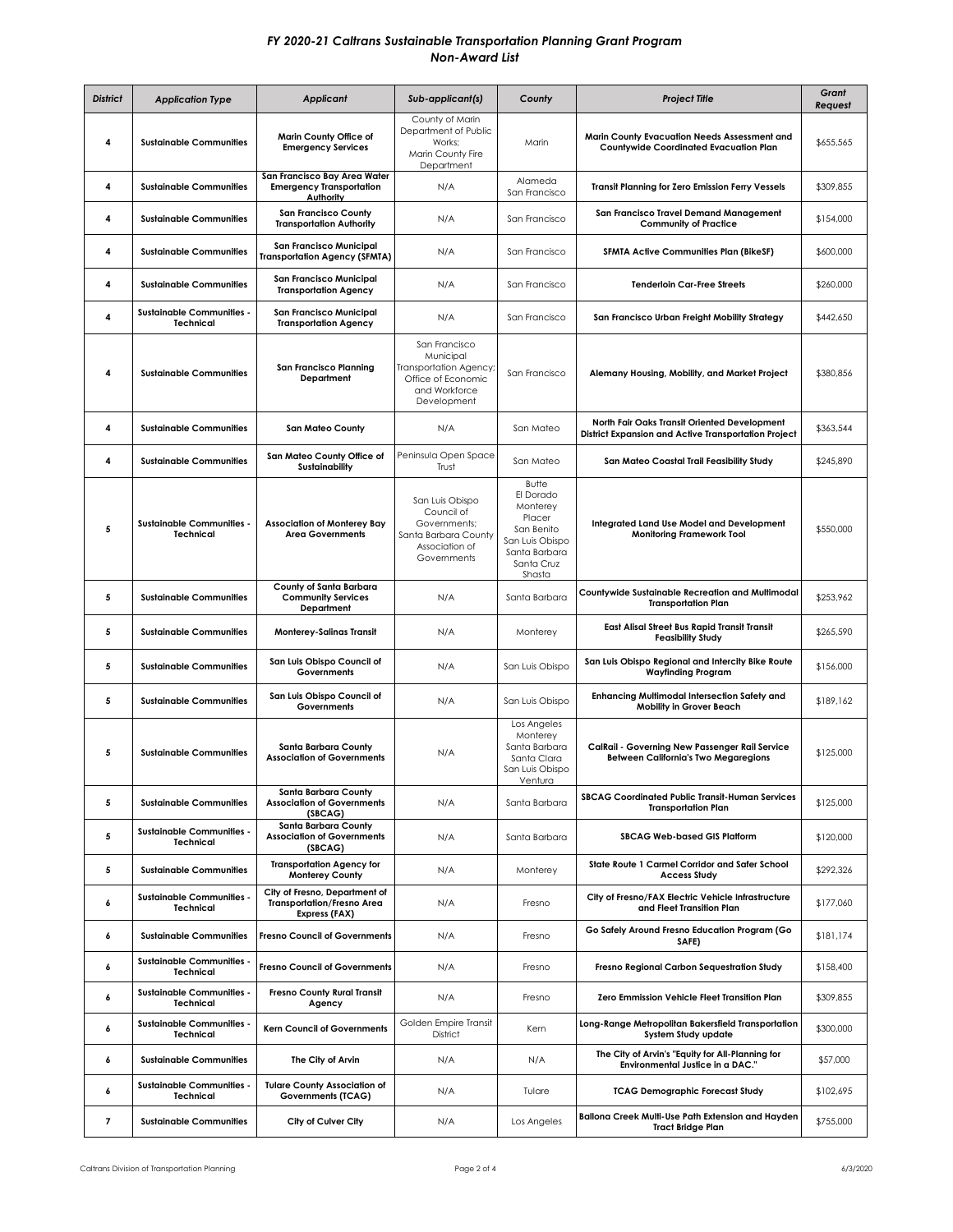| <b>District</b>          | <b>Application Type</b>                              | <b>Applicant</b>                                                                                      | Sub-applicant(s)                                                                                       | County                      | <b>Project Title</b>                                                                          | Grant<br>Request |
|--------------------------|------------------------------------------------------|-------------------------------------------------------------------------------------------------------|--------------------------------------------------------------------------------------------------------|-----------------------------|-----------------------------------------------------------------------------------------------|------------------|
| $\overline{7}$           | <b>Sustainable Communities</b>                       | City of Culver City                                                                                   | N/A                                                                                                    | Los Angeles                 | <b>Culver City Complete Streets Design Guidelines</b>                                         | \$400,000        |
| 7                        | <b>Sustainable Communities</b>                       | City of Gardena                                                                                       | N/A                                                                                                    | Los Angeles                 | Intelligent Transportation System Plan                                                        | \$60,000         |
| 7                        | <b>Sustainable Communities</b>                       | <b>City of Glendale</b>                                                                               | N/A                                                                                                    | Los Angeles                 | City of Glendale General Plan Transportation<br><b>Element Update</b>                         | \$617,908        |
| 7                        | <b>Sustainable Communities -</b><br><b>Technical</b> | City of Los Angeles<br><b>Bureau of Street Services</b><br>(StreetsLA)                                | N/A                                                                                                    | Los Angeles                 | Health of Street Index (StreetPulse) Tool Project                                             | \$999,000        |
| 7                        | <b>Sustainable Communities -</b><br>Technical        | City of Montebello                                                                                    | CALSTART                                                                                               | Los Angeles                 | City of Montebello Transit Fleet Fuel Path                                                    | \$130,775        |
| $\overline{7}$           | <b>Sustainable Communities</b>                       | City of Pasadena                                                                                      | N/A                                                                                                    | Los Angeles                 | Northwest Pasadena Active Transportation Plan                                                 | \$215,000        |
| 7                        | <b>Sustainable Communities</b>                       | City of Santa Monica,<br><b>Big Blue Bus</b>                                                          | N/A                                                                                                    | Los Angeles                 | 4th Street Corridor Transit Enhancements Impact<br>Study                                      | \$437,825        |
| $\overline{7}$           | <b>Sustainable Communities -</b><br><b>Technical</b> | City of Santa Monica's Big Blue<br>Bus                                                                | N/A                                                                                                    | Los Angeles                 | Big Blue Bus Master Plan to Zero-Emissions                                                    | \$334,085        |
| 7                        | <b>Sustainable Communities</b>                       | City of South El Monte                                                                                | N/A                                                                                                    | Los Angeles                 | Rush Street Corridor Enhancement Plan                                                         | \$256,737        |
| $\overline{\phantom{a}}$ | <b>Sustainable Communities</b>                       | City of South Pasadena                                                                                | N/A                                                                                                    | Los Angeles                 | South Pasadena Active Transportation Plan                                                     | \$254,966        |
| 7                        | <b>Sustainable Communities</b>                       | <b>Gatewav Cities Council of</b><br>Governments                                                       | TreePeople                                                                                             | Los Angeles                 | Mitigating Heat to Encourage Active Transportation<br>in Disadvantaged Communities            | \$199,756        |
| 7                        | <b>Sustainable Communities</b>                       | Los Angeles County Public<br>Works                                                                    | N/A                                                                                                    | Los Angeles                 | Altadena Active Transportation Plan                                                           | \$221,325        |
| 7                        | <b>Sustainable Communities</b>                       | Los Angeles County Public<br>Works                                                                    | City of Glendale;<br>City of La Canada<br>Flintridge                                                   | Los Angeles                 | <b>Foothill Boulevard Active Transportation Regional</b><br><b>Corridor Plan</b>              | \$221,325        |
| 7                        | <b>Sustainable Communities</b>                       | Los Angeles Department of<br><b>Transportation</b>                                                    | N/A                                                                                                    | Los Angeles                 | Closing the Gap                                                                               | \$989,500        |
| 7                        | <b>Sustainable Communities</b>                       | South Bay Cities Council of<br>Governments                                                            | N/A                                                                                                    | Los Angeles                 | "Reimagining Auto-Suburbs into Complete<br>Neighborhoods: Planning the Transition             | \$600,000        |
| 7                        | <b>Strategic Partnerships -</b><br>Transit           | Southern California Association<br>of Governments                                                     | San Bernardino County<br>Transportation<br>Authority; Riverside<br>County Transportation<br>Commission | Riverside<br>San Bernardino | Inland Empire Next Generation Shared-Ride and<br>Virtual Travel Study                         | \$500,000        |
| 8                        | <b>Sustainable Communities</b>                       | City of Riverside                                                                                     | N/A                                                                                                    | Riverside                   | City of Riverside Innovation District Strategic Plan                                          | \$280,000        |
| 8                        | <b>Sustainable Communities</b>                       | <b>Riverside County Transportation</b><br>Department                                                  | <b>Riverside County Parks</b><br>and Open Space<br>District                                            | <b>West Riverside</b>       | <b>Butterfield Overland Trail Alignment and Priority</b><br>Study                             | \$708.240        |
| 8                        | <b>Sustainable Communities</b>                       | <b>Riverside University Health</b><br>System - Public Health<br>(Riverside County Dept. of<br>Health) | N/A                                                                                                    | Riverside                   | <b>Riverside County Safe Routes to School Inventory</b>                                       | \$578,455        |
| 8                        | <b>Sustainable Communities</b>                       | <b>San Bernardino County</b><br><b>Transportation Authority</b>                                       | N/A                                                                                                    | Riverside                   | Low-Cost First/Last Mile Implementation Toolkit                                               | \$250,000        |
| 8                        | <b>Sustainable Communities</b>                       | <b>Town of Apple Valley</b>                                                                           | N/A                                                                                                    | San Bernardino              | Apple Valley SR 18 Corridor Enhancement Plan<br>Phase II                                      | \$309,855        |
| 9                        | <b>Sustainable Communities</b>                       | <b>Bishop Paiute Tribe</b>                                                                            | N/A                                                                                                    | Inyo                        | <b>Bishop Paiute Community Needs Assessment and</b><br>Plan for Sustainable Transportation    | \$305,242        |
| 10                       | <b>Sustainable Communities</b>                       | <b>Amador County Transportation</b><br>Commission                                                     | Amador Transit                                                                                         | Amador                      | Amador County Short Range Transit Plan                                                        | \$134,000        |
| 10                       | <b>Sustainable Communities</b>                       | <b>Amador County Transportation</b><br>Commission                                                     | Amador Transit                                                                                         | Amador                      | <b>Amador County Transportation Commission</b><br><b>Internship Program</b>                   | \$60,100         |
| 10                       | <b>Sustainable Communities</b>                       | <b>Amador County Transportation</b><br>Commission                                                     | Amador Council of<br>Tourism;<br><b>Amador Vintners</b><br>Association                                 | Amador                      | <b>Amador County Wayfinding Program</b>                                                       | \$90,500         |
| 10                       | <b>Sustainable Communities</b>                       | <b>Calaveras Council of</b><br>Governments                                                            | City of Angels Camp                                                                                    | Calaveras                   | Angels Camp Mark Twain Elementary Complete<br>Streets and Safe Pedestrian Infrastructure Plan | \$174,847        |
| 10                       | <b>Sustainable Communities -</b><br><b>Technical</b> | <b>Calaveras Council of</b><br>Governments                                                            | County of Calaveras;<br>City of Angels Camp                                                            | Calaveras                   | Calaveras County Senate Bill 743 Implementation<br>Plan                                       | \$148,376        |
| 10                       | <b>Sustainable Communities</b>                       | County of San Joaquin County<br><b>Public Works Department</b>                                        | N/A                                                                                                    | San Joaquin                 | Country Club Boulevard Complete Streets Corridor<br>Plan                                      | \$268,214        |
| 10                       | <b>Sustainable Communities</b>                       | San Joaquin Council of<br>Governments                                                                 | San Joaquin County<br><b>Public Health Services</b>                                                    | San Joaquin                 | Active Transportation Plan in Priority Neighborhoods                                          | \$128,400        |